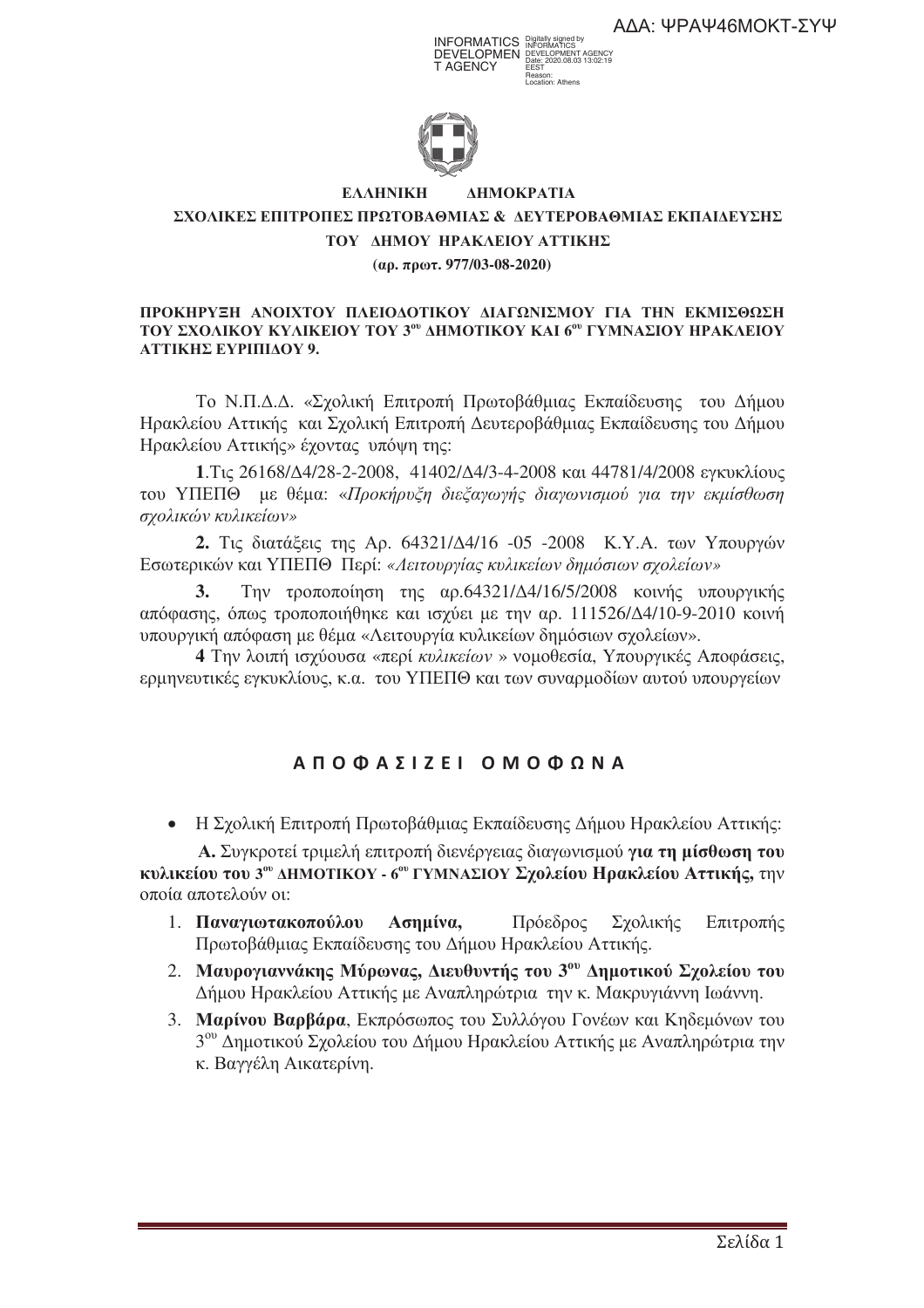• Η Σγολική Επιτροπή Δευτεροβάθμιας Εκπαίδευσης Δήμου Ηρακλείου Αττικής:

Β. Συγκροτεί τριμελή επιτροπή διενέργειας διαγωνισμού για τη μίσθωση του κυλικείου του 3<sup>ου</sup> ΔΗΜΟΤΙΚΟΥ - 6<sup>ου</sup> ΓΥΜΝΑΣΙΟΥ Σχολείου Ηρακλείου Αττικής, την οποία αποτελούν οι:

- 1. Γραμματικός Θεόδωρος, Πρόεδρος Σχολικής Επιτροπής Δευτεροβάθμιας Εκπαίδευσης του Δήμου Ηρακλείου Αττικής με Αναπληρώτρια την Αντιπρόεδρο κ. Κώτση Λαμπρινή
- 2. Προκοπίου Σωτηρία, Διευθύντρια του 6<sup>ου</sup> Γυμνασίου του Δήμου Ηρακλείου Αττικής με Αναπληρώτρια την κ. Δαγκλή.
- 3. Χρηστίδης Δημήτριος, Εκπρόσωπος του Συλλόγου Γονέων και Κηδεμόνων του 6<sup>ου</sup> Γυμνασίου του Δήμου Ηρακλείου Αττικής με Αναπληρωτή τον κο. Πελεκανάκη Ευάγγελο.

Γ. Προκηρύσσουν Δημόσιο Πλειοδοτικό Διαγωνισμό με ενσφράγιστες προσφορές για την εκμίσθωση και εκμετάλλευση του Σχολικού κυλικείου του 3ου Δημοτικού - 6<sup>ου</sup> Γυμνασίου Ηρακλείου Αττικής, που βρίσκεται στο στον αύλειο γώρο του διδακτηρίου του 3<sup>ου</sup> Δημοτικού.

Δ. Καθορίζει τους όρους της διακήρυξης σύμφωνα με τους οποίους θα διεξαχθεί ο διαγωνισμός, ως εξής:

#### 1. Τόπος και γρόνος του διαγωνισμού

Οι αιτήσεις-προσφορές θα υποβάλλονται στα γραφεία των Σχολικών Επιτροπών του Δήμου Ηρακλείου Αττικής από 03/08/20 έως και 02/09/20.

Ο διαγωνισμός και η αποσφράγιση των προσφορών θα γίνει στην αίθουσα του Δημοτικού Συμβουλίου του Δήμου Ηρακλείου Αττικής, 02/09/20 στις 11:00π.μ. δημόσια, ενώπιον των επιτροπών διενέργειας του διαγωνισμού.

Όσοι θα παρευρίσκονται στη διαδικασία αποσφράγισης των προσφορών, λαμβάνουν γνώση όλων των στοιχείων και των προσφορών όσων συμμετέχουν στο διαγωνισμό.

Προσφορές που υποβάλλονται στις Επιτροπές μετά την έναρξη της διαδικασίας αποσφράγισης δεν αποσφραγίζονται, αλλά παραδίδονται στους ενδιαφερόμενους ως εκπρόθεσμες.

Αντιπροσφορές δεν γίνονται δεκτές και σε περίπτωση υποβολής τους απορρίπτονται ως απαράδεκτες.

Ένσταση κατά της νομιμότητας της διενέργειας του διαγωνισμού ή της συμμετογής κάποιου σε αυτόν, κατά τη διάρκεια του διαγωνισμού, υποβάλλεται μέχρι και την επόμενη εργάσιμη ημέρα από την ημερομηνία διενέργειάς του διαγωνισμού. Η Επιτροπή υποβάλλει την ένσταση με αιτιολογημένη γνωμοδότησή της στη Σχολική Επιτροπή που είναι αρμόδια για την κατακύρωση του διαγωνισμού, προκειμένου να αποφανθεί τελικά για την αποδοχή ή την απόρριψή της.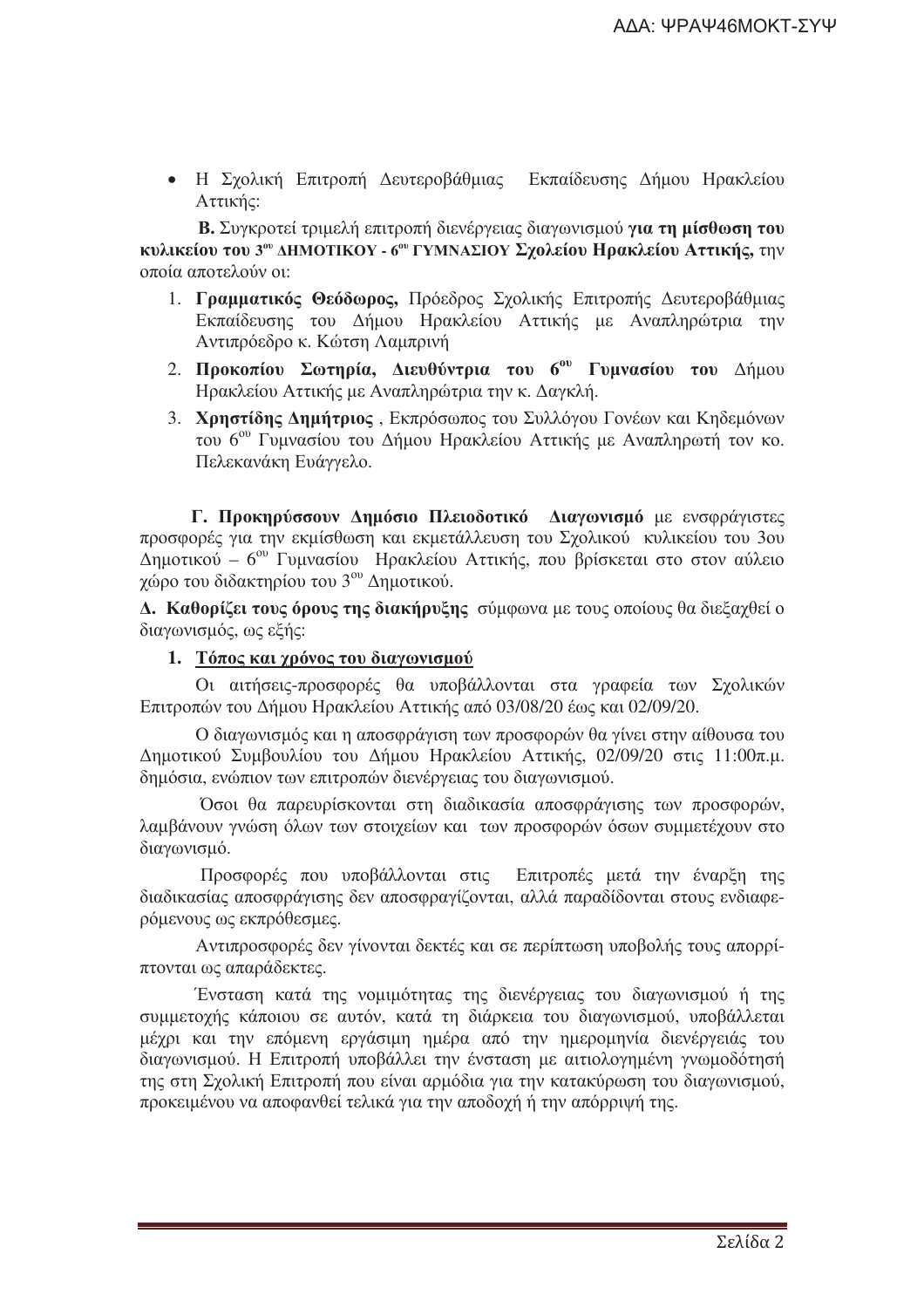## 2. Τρόπος επιλογής μισθωτή και ανάθεσης εκμετάλλευσης του κυλικείου

Λαμβάνονται υπόψη τα παρακάτω:

α) Η τιμή της προσφοράς,

β) Η προϋπηρεσία σε μίσθωση σχολικού κυλικείου,

γ) Η πολυτεκνική ιδιότητα του ίδιου ή και προεργόμενου από πολυτεκνική οικογένεια,

δ) η μονονονεϊκή ιδιότητα.

ε) η πιστοποίηση του ΕΦΕΤ.

#### H μοριοδότηση των α, β, γ, δ, ε ανωτέρω περιπτώσεων γίνεται ως εξής:

1) Κάθε προσφορά σε ευρώ πολλαπλασιάζεται επί δύο.

2) Κάθε χρόνος προϋπηρεσίας σε μίσθωση σχολικού κυλικείου υπολογίζεται ως ένα (01) μόριο. Το σύνολο των μορίων λόγω προϋπηρεσίας δεν μπορεί να υπερβαίνει τα οκτώ (08).

3) Για την πολυτεκνική ιδιότητα υπολογίζονται μόρια ως ακολούθως:

- ν Πολύτεκνος υποψήφιος εκμεταλλευτής κυλικείου: πέντε (05) μόρια.
- ν Υποψήφιος εκμεταλλευτής κυλικείου προερχόμενος από πολυτεκνική οικονένεια: τρία (03) μόρια

4) Μονογονεική ιδιότητα: τέσσερα (04) μόρια.

5) Πιστοποιημένος από τον ΕΦΕΤ υποψήφιος εκμεταλλευτής κυλικείου: επιπλέον ένα (01) μόριο.

6) Πιστοποιημένος είτε μέσω ΕΟΠΠΕΠ είτε μέσω εναλλακτικών σγημάτων (ΕΣΥΔ): δύο (02) μόρια.

Στην περίπτωση που οι πρώτοι στον αριθμό μορίων είναι δύο ή περισσότεροι, η Επιτροπή τούς ζητάει να προσκομίσουν την επόμενη εργάσιμη ημέρα νέα έγγραφη προσφορά. Η διαδικασία αυτή μπορεί να επαναλαμβάνεται κάθε επόμενη εργάσιμη ημέρα μέχρι να υπάρξει ένας με τον υψηλότερο αριθμό μορίων.

#### 3. Δικαίωμα συμμετοχής στον πλειοδοτικό διαγωνισμό έχουν

α) Φυσικά πρόσωπα καθώς και δημοτικά νομικά πρόσωπα.

β) Πολίτες των κρατών - μελών της Ευρωπαϊκής Ένωσης, γνώστες της Ελληνικής γλώσσας.

Το επίπεδο γλωσσομάθειάς τους για την καλή εκτέλεση των καθηκόντων τους διαπιστώνεται από την Επιτροπή διενέργειας του διαγωνισμού.

#### Δε γίνονται δεκτοί στο διαγωνισμό:

α) Όσοι απασχολούνται στο δημόσιο ή σε Ν.Π.Δ.Δ. με οποιαδήποτε εργασιακή σχέση.

β) Συνταξιούνοι.

γ) Όσοι έχουν κώλυμα διορισμού στο Δημόσιο σύμφωνα με τα άρθρα 4, (παρ. 1, 2, 3 και 4), 5, 7, 8 και 9 του Ν, 3528/2007 ΦΕΚ 26 τ.Α'/9.2.07.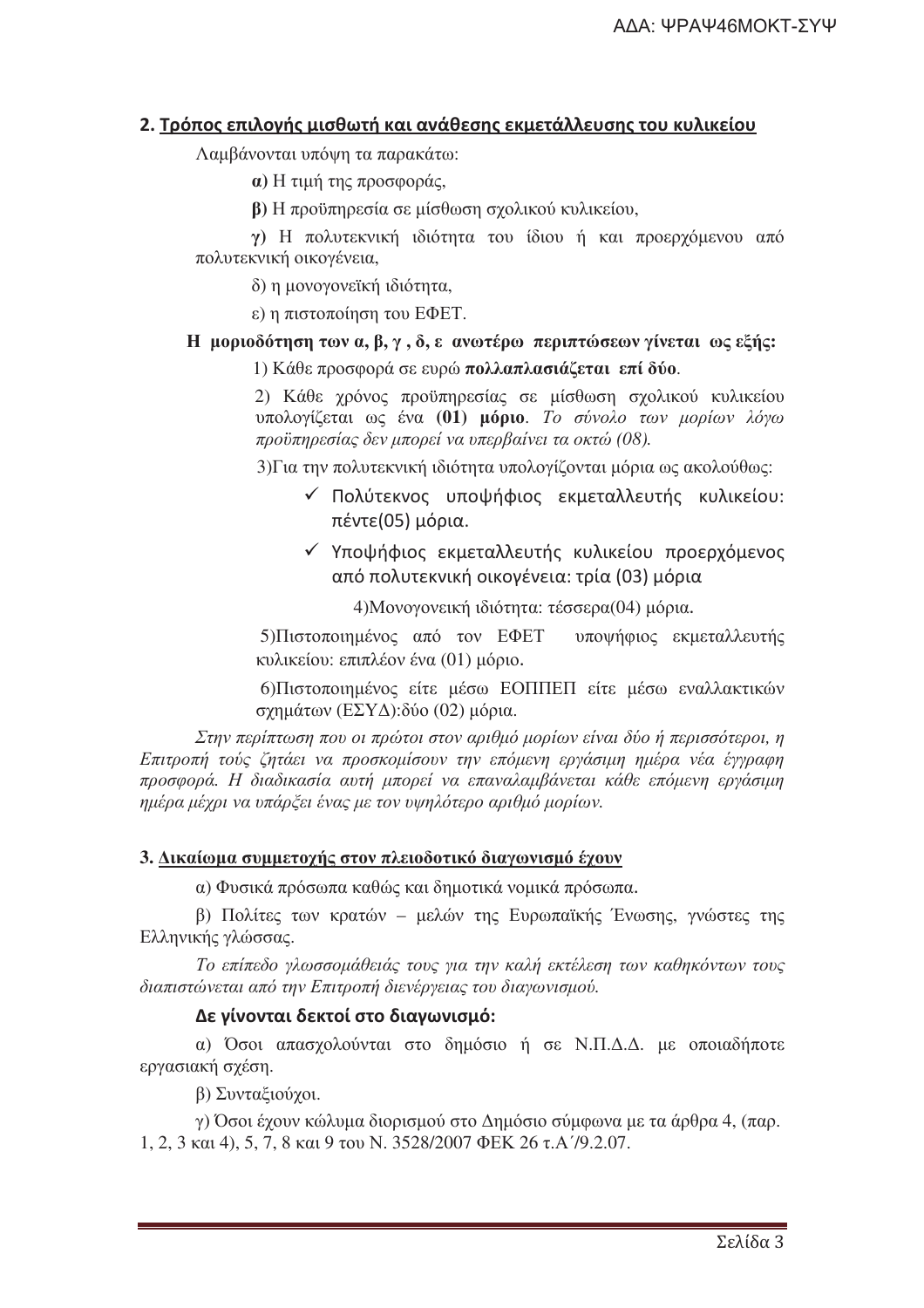δ) Όσοι είναι ανάδοχοι εκμετάλλευσης άλλου κυλικείου Δημόσιου ή Ιδιωτικού Σχολείου.

# <u>4. Δικαιολογητικά συμμετοχής είναι:</u>

α) Έγγραφη αίτηση με πλήρη στοιχεία για τη συμμετοχή του στο διαγωνισμό.

β) Έγγραφη **οικονομική προσφορά** που εμπεριέγει το προσφερόμενο ποσό σε ευρώ ετησίως για κάθε μαθητή, η οποία θα τοποθετείται σε ξεχωριστό από τα άλλα δικαιολογητικά κλειστό αδιαφανή φάκελο.

Το ελάχιστο ποσό προσφοράς από τους ενδιαφερομένους ορίζεται στα 4 Ευρώ  $(4,00)$  ε ανά μαθητή ετησίως.

Η προσφορά πρέπει να είναι καθαρογραμμένη χωρίς ζέσματα, σβησίματα, προσθήκες, διορθώσεις. Τυχόν διόρθωση μονογράφεται από τον ενδιαφερόμενο. Η Επιτροπή διενέργειας του διαγωνισμού κατά τον έλεγχο, αφού καθαρογράψει τη διόρθωση, τη μονονράφει και τη σφρανίζει. Η προσφορά απορρίπτεται, όταν υπάρχουν σε αυτή διορθώσεις, οι οποίες την καθιστούν ασαφή κατά την κρίση της Επιτροπής διενέργειας του διαγωνισμού.

γ) Πιστοποιητικό προϋπηρεσίας σε εκμίσθωση σγολικού κυλικείου από την αντίστοιχη Σχολική Επιτροπή.

δ) Πιστοποιητικό πολυτεκνίας από τον αρμόδιο φορέα.

ε) Πιστοποιητικό φορολογικής ενημερότητας

στ) Πιστοποιητικό Εισαγγελίας ότι δεν είναι φυγόποινος ή φυγόδικος.

ζ) Πιστοποιητικό Ποινικού Μητρώου

η) Για τη συμμετοχή στο διαγωνισμό καταβάλλεται ποσό εγγύησης τουλάχιστον 300 Ευρώ ή αντίστοιχη εγγυητική επιστολή. Η εγγύηση αυτή επιστρέφεται στους ενδιαφερόμενους υποψήφιους μετά την κατακύρωση του διαγωνισμού εκτός του υποψηφίου, στον οποίο κατακυρώθηκε η παραχώρηση του κυλικείου, ο οποίος πρέπει να καταβάλει συμπληρωματικά αντίστοιχο ποσό ή εγγυητική επιστολή που να καλύπτει συνολικά το 20% του ετήσιου μισθώματος ως εγγύηση καλής εκτέλεσης της σύμβασης. Το ποσό αυτό ή η εγγυητική επιστολή παρακρατείται καθ' όλη τη διάρκεια της σύμβασης και επιστρέφεται μετά τη λήξη της άτοκα, πλην της περιπτώσεως καταγγελίας ή προώρου λήξης της σύμβασης, οπότε καταπίπτει υπέρ της Σχολικής Επιτροπής.

θ) Υπεύθυνη δήλωση του Ν. 1599/86 στην οποία δηλώνεται ότι δεν είναι ανάδοχοι εκμετάλλευσης άλλου κυλικείου δημοσίου ή ιδιωτικού σχολείου.

Ι) πιστοποιητικό δημόσιας αρχής από το οποίο να προκύπτει η ιδιότητα γονέα μονογονεικής οικογένειας,

Ια) πιστοποιητικό του ΕΦΕΤ

Ιβ) Ό,τι άλλο δικαιολογητικό ήθελε κριθεί κατά περίπτωση αναγκαίο χωρίς να μεταβάλλονται οι βασικοί όροι του διαγωνισμού.

Για τη συμμετοχή των δημοτικών νομικών προσώπων απαιτούνται όλα τα ανωτέρω δικαιολογητικά εκτός του πιστοποιητικού Εισαγγελίας, της υπεύθυνης δήλωσης του Ν. 1599/86 και του αποσπάσματος ποινικού μητρώου. Απαιτείται, όμως, επιπλέον αποδεικτικό έγγραφο του εξουσιοδοτουμένου να συμμετάσχει στο διαγωνισμό ατόμου. Τα δημοτικά πρόσωπα που συμμετέγουν πρέπει να έγουν τη δυνατότητα λειτουργίας σχολικών κυλικείων εκ του καταστατικού τους.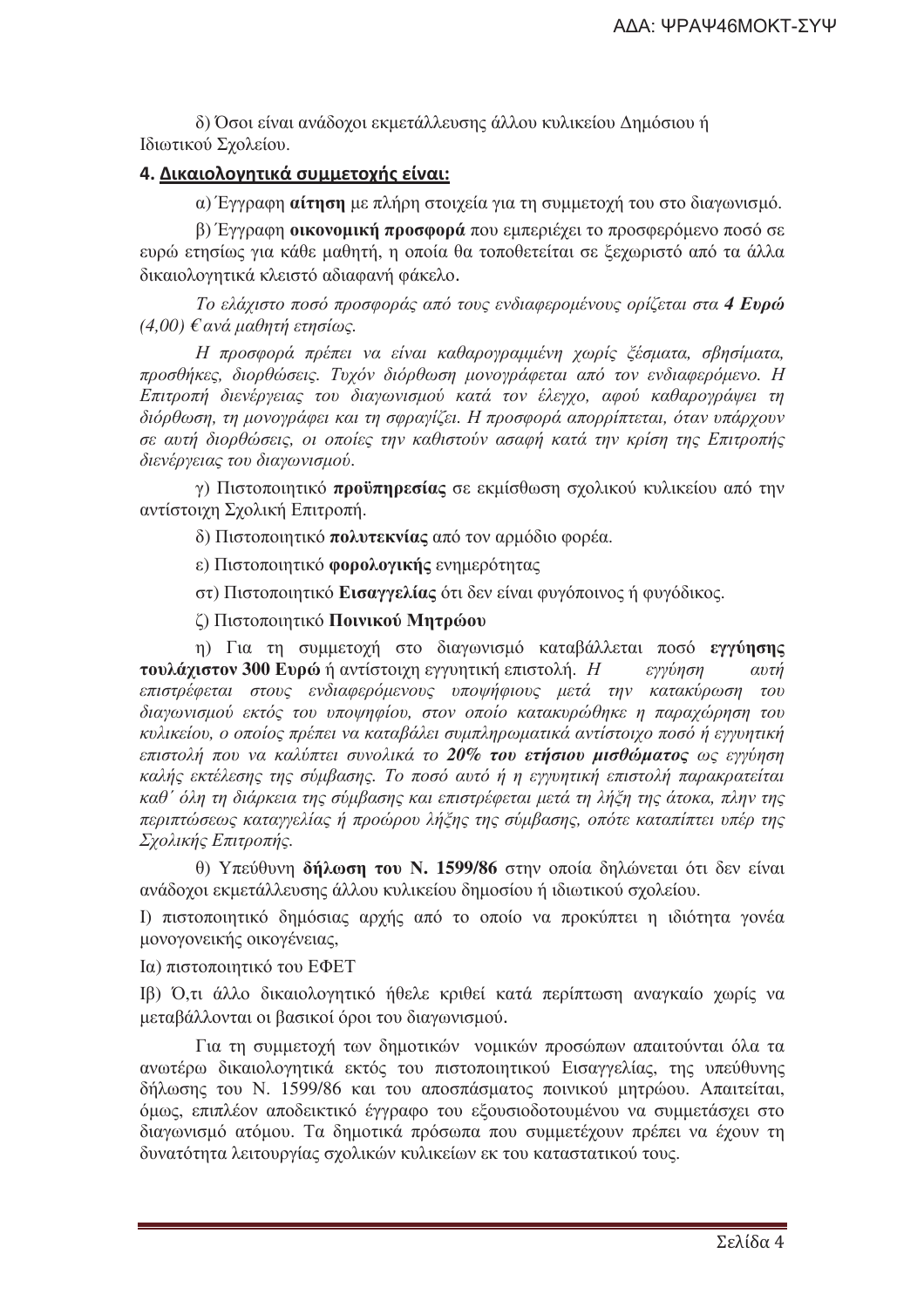Τα παραπάνω δικαιολογητικά θα υποβάλλονται στις αρμόδιες για τη διενέργεια του διαγωνισμού Επιτροπές μέσω των γραφείων των Σχολικών Επιτροπών και θα πρωτοκολλούνται. Οι Επιτροπές διενέργειας του διαγωνισμού δυναται κατά την κρίση τους να τάσσουν εύλογη προθεσμία για την προσκόμιση τυχόν δικαιολογητικών που λείπουν και είναι απαραίτητο για τη συμμετοχή στον διαγωνισμό πλην της γρηματικής εγγύησης ή της εγγυητικής επιστολής, τα οποία κατατίθενται μαζί με την προσφορά.

# 5. Διάρκεια μίσθωσης

α) Οι συμβάσεις ισγύουν για εννέα γρόνια. Αργίζει από την ημερομηνία υπογραφής των συμβάσεων και λήγουν έως και 30/06/2029 του ένατου έτους, γωρίς καμία περαιτέρω παράταση.

β)Ο εκμεταλλευτής του κυλικείου έχει την υποχρέωση να αναλάβει υπηρεσία εντός 30 ημερών από την ημερομηνία κατακύρωσης του αποτελέσματος. Σε διαφορετική περίπτωση λύεται η συνεργασία και οι Σχολικές Επιτροπές καταγγέλλουν τις συμβάσεις.

# 6. Καταβολή μισθώματος

Η ετήσια καταβολή του μισθώματος θα γίνουν στα Ταμεία των Σχολικών Επιτροπών σε τρεις (3) δόσεις. Η πρώτη δόση στις 30 Νοεμβρίου, η δεύτερη στις 28 Φεβρουαρίου και η τρίτη στις 31 Μαΐου. Το ύψος των δόσεων θα διαμορφώνεται σύμφωνα με τον τύπο:

$$
u = \frac{1}{189} \cdot \alpha \cdot \beta \cdot \gamma
$$

 $O_{\pi(0)}$ :

• είναι το ύψος των δόσεων,

189 οι εργάσιμες ημέρες του έτους,

α είναι η προσφορά,

Β είναι ο αριθμός των φοιτώντων μαθητών στις ημερομηνίες που καταβάλλονται οι δόσεις.

γ είναι οι εργάσιμες ημέρες λειτουργίας του σχολείου με αντίστοιχη φοίτηση μαθητών για την περίοδο που καλύπτει η δόση.

Ο αριθμός των φοιτώντων μαθητών (β) και οι εργάσιμες ημέρες για την περίοδο που καλύπτει η δόση (γ) βεβαιώνονται κάθε φορά από το Διευθυντή του Σγολείου. Στον αριθμό αυτό προστίθεται και ο αριθμός των σπουδαστών άλλων σγολικών μονάδων στην περίπτωση που θα συστεγαστούν και θα εξυπηρετούνται από το κυλικείο.

Οι ημέρες και ώρες λειτουργίας του κυλικείου ταυτίζονται με αυτές της λειτουργίας (τακτικής και έκτακτης) της Σχολικής Μονάδας και θεωρούνται 189 εργάσιμες ημέρες.

Το μίσθωμα του σγολικού κυλικείου αποτελεί έσοδο της Σγολικής Επιτροπής και εισπράττεται και διατίθεται κατά τις ισχύουσες οικείες διατάξεις.

# 7. Ο εκμεταλλευτής του κυλικείου θα πρέπει να γνωρίζει ότι:

α) Έγει την υπογρέωση να καταβάλλει και στις δύο Σγολικές Επιτροπές του Δήμου Ηρακλείου Αττικής (Πρωτοβάθμιας και Δευτεροβάθμιας) ξεχωριστό μίσθωμα το οποίο διαμορφώνται σύμφωνα με τον τύπο που αναφέρεται στην παράγραφο 6 της προκήρυξης.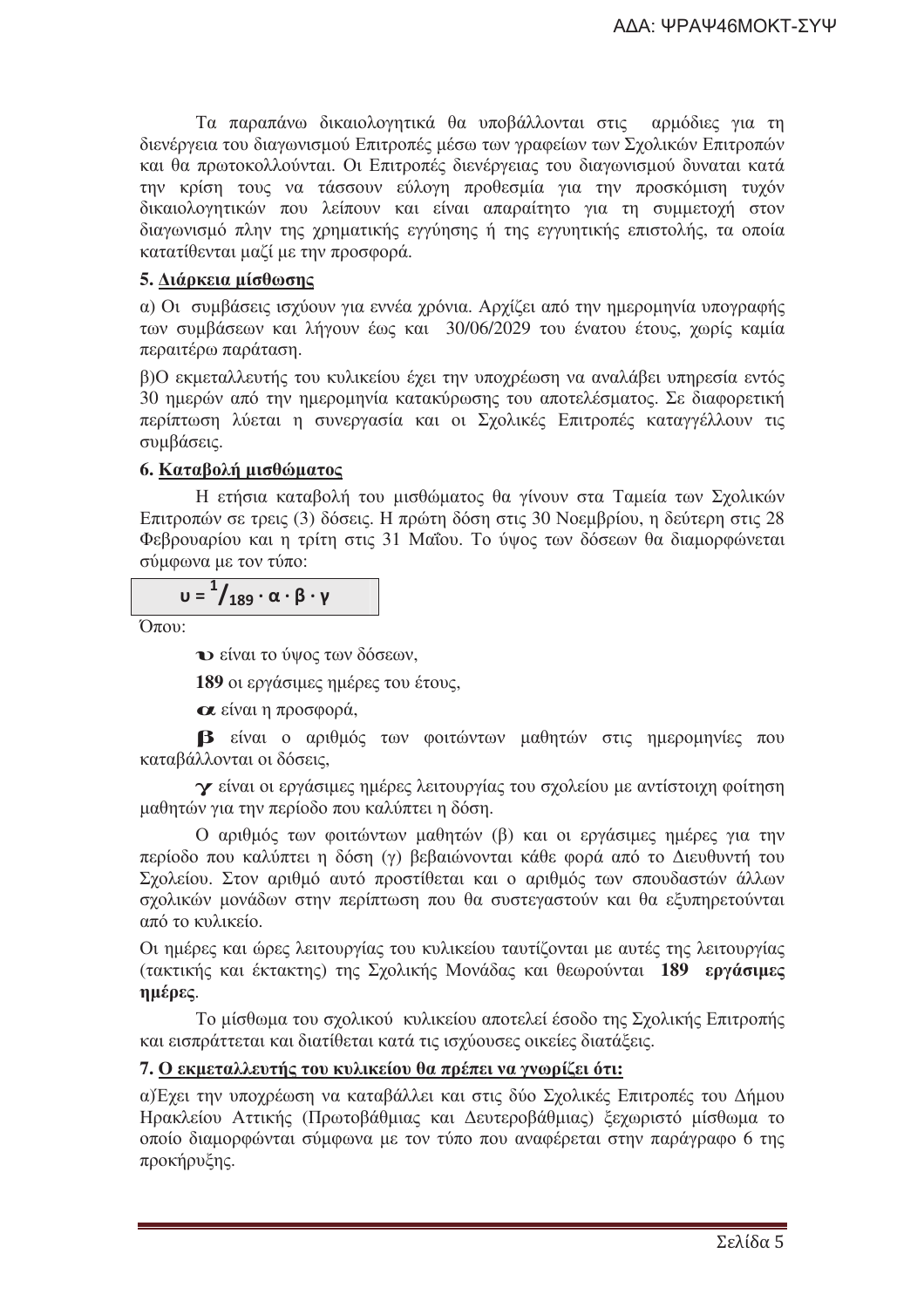β) Απαγορεύεται η υπεκμίσθωση ή η καθ` οιονδήποτε τρόπο ολική ή μερική παραγώρησή του σε άλλο άτομο. Η παρουσία του στο κυλικείο τις ώρες λειτουργίας είναι απαραίτητη. Δύναται όμως να επικουρείται από πρόσωπο, το οποίο θα πληροί τις σχετικές προϋποθέσεις εργασίας. Το πρόσωπο το οποίο θα συνεπικουρεί πρέπει απαραιτήτως να πληροί τις προυποθέσεις σύμφωνα με τα άρθρα 4 (παρ.1.2.3 και 4, 7,8 και 9 του Νόμου 3528/2007 (ΦΕΚ: 26/Α/9-2-2007), Κύρωση του Κώδικα κατάστασης Δημοσίων Πολιτικών Διοικητικών Υπαλλήλων και Υπαλλήλων  $NTAA$ ".

Σε περίπτωση που δεν διαθέτει βεβαίωση παρακολούθησης σεμιναρίου υνιεινής και ασφάλειας τροφίμων του Ε.Φ.Ε.Τ υπογρεούται να το παρακολουθήσει προσκομίζοντας τη σχετική βεβαίωση στη Σχολική Επιτροπή μετά την υπογραφή της συμβάσεως εντός εύλογου γρονικού διαστήματος.

γ) Είναι υποχρεωτική η χρησιμοποίηση Φ.Τ.Μ. (Σχετική η αριθμ. Δ4/693/14. 11. 91 εγκύκλιος).

δ) Είναι υπογρεωτική η ασφάλιση στο Ε.Φ.Κ.Α. (Σγετική η αριθμ. Δ4/467/ 8.8.91 εγκύκλιος).

ε) Για τη λειτουργία του κυλικείου απαιτείται η έκδοση σχετικής αδείας. (Σχετική η αριθμ. Δ4/ 182/ 28.4.92 εγκύκλιος)

στ) Θα πρέπει να τηρεί αυστηρά τις ισγύουσες Υγειονομικές Διατάξεις σύμφωνα με την αριθμ.  $ΔY1γ/Γ.Π/οικ.93828$  (ΦΕΚ 1183/31-08-2006, τ. Β') Απόφαση του αρμόδιου Υπουργού Υγείας και Κοινωνικής Αλληλεγγύης, όπως αυτή διαμορφώνεται κάθε φορά, με την οποία καθορίζονται τα προσφερόμενα είδη από τα σγολικά κυλικεία.

ζ) Θα πρέπει να συμμορφώνεται πλήρως προς τις υποδείξεις της επιτροπής ελέγγου του κυλικείου και του Δ/ντή του Σγολείου.

η) Είναι υποχρεωμένος να καθαρίζει τον αύλειο χώρο γύρω από το κυλικείο από συσκευασίες και προϊόντα που πωλούνται σε αυτό.

θ) Σε περίπτωση που την εκμετάλλευση του κυλικείου αναλάβει η καθαρίστρια του σχολείου, απαγορεύεται να καθαρίζει τους χώρους του σχολείου κατά τη διάρκεια λειτουργίας του κυλικείου. Ο καθαρισμός θα γίνεται μετά το ωράριο λειτουργίας του κυλικείου.

ι) Σε περίπτωση μεταστέγασης μέρους του σχολικού συγκροτήματος με μείωση των μαθητών άνω του 20% δύναται ο μισθωτής του κυλικείου να ζητήσει από τη Σχολική Επιτροπή τη λύση της σύμβασης με δίμηνη τουλάχιστον προειδοποίηση, οπότε δεν καταπίπτει η εγγύηση υπέρ της Σχολικής Επιτροπής.

κ) Εντός τριμήνου να εξοφλείται το τρέγον μίσθωμα.

λ) Μη εξόφληση δύο μισθωμάτων θα καταγγέλλεται αυτόματα η σύμβαση.

#### 8. Οι Σχολικές Επιτροπές έχουν το δικαίωμα:

α) Να μην κατακυρώσει το διαγωνισμό, εφόσον κρίνει ότι οι προσφορές είναι απαράδεκτες ή για οποιοδήποτε λόγο κρίνει το αποτέλεσμα του διαγωνισμού ως ασύμφορο.

β) Να επιβαρύνει με τις δαπάνες δημοσίευσης της περίληψης της διακήρυξης της δημοπρασίας και όποια έξοδα αυτής, αρχικής και τυχόν επαναληπτικής, επίσης και τα έξοδα τυχόν νομίμων κρατήσεων τελών της σύμβασης εξ ολοκλήρου αυτόν στον οποίο θα κατακυρωθεί οριστικά η δημοπρασία. Οι αποδείξεις και τιμολόγια καταβολής των τελών αυτών προσκομίζονται απαραίτητα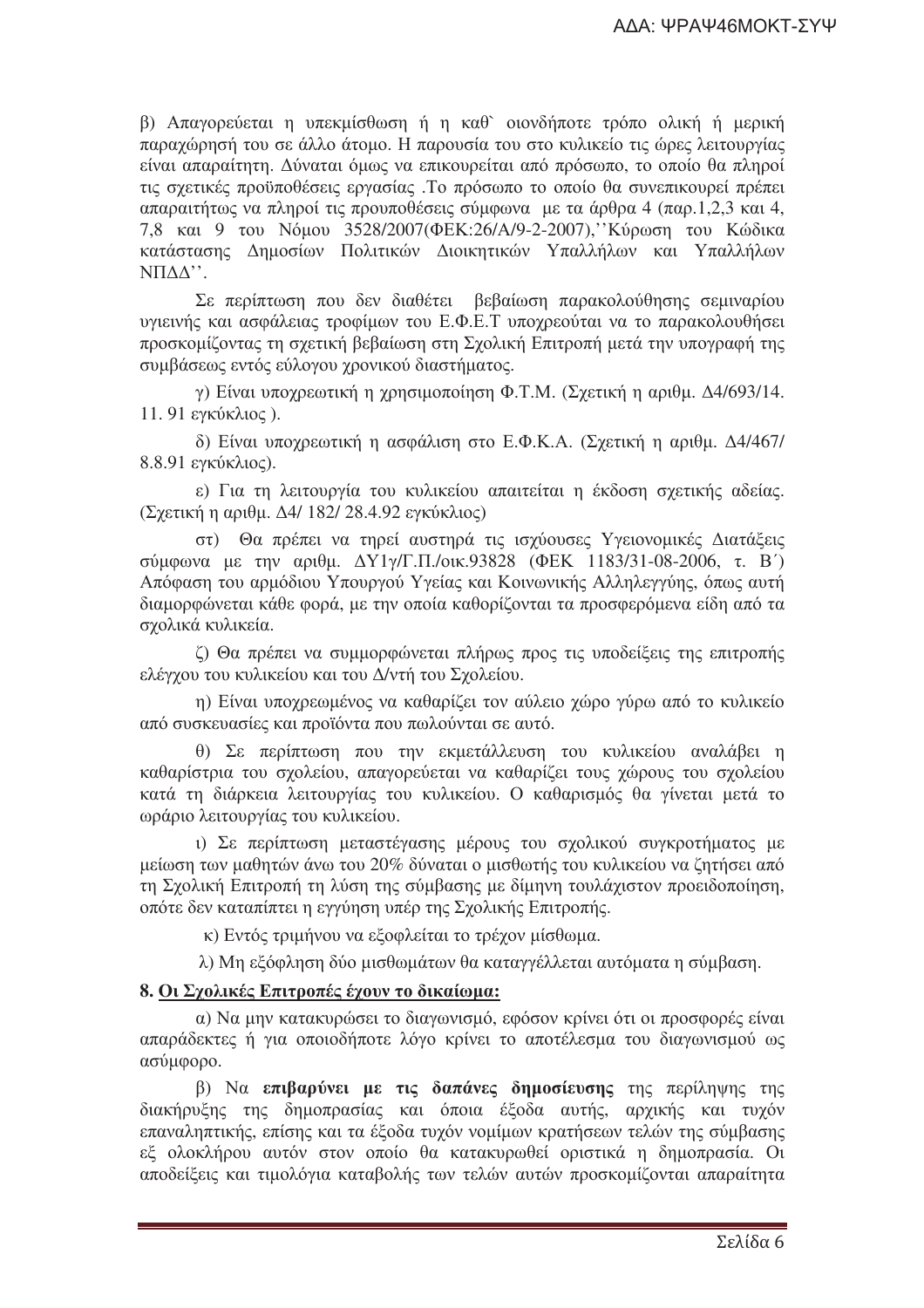σαν δικαιολογητικά κατά τον καταρτισμό και υπογραφή της σύμβασης εκμίσθωσης του κυλικείου.

γ) Να καταγγείλει τη σύμβαση για σπουδαίο λόγο που θα παρατηρηθεί ή θα διαπιστωθεί από την ειδική επιτροπή ελέγχου και καλής λειτουργίας του κυλικείου.

Να συγκροτήσει Επιτροπή Ελέγγου και καλής λειτουργίας του σχολικού κυλικείου, η οποία θα αποτελείται από:

- Τον Διευθυντή του σχολείου ή τον νόμιμο αναπληρωτή του.
- Ένα μέλος του Συλλόγου Γονέων Κηδεμόνων με τον αναπληρωτή  $\tau$ <sup>o</sup>
- Ένα μέλος της Σχολικής Επιτροπής με τον αναπληρωτή του.
- Έναν Εκπαιδευτικό του σχολείου με τον αναπληρωτή του.

Έργο της Επιτροπής είναι ο έλεγχος της ομαλής λειτουργίας του κυλικείου, η διάθεση από αυτό των προβλεπομένων και οριζομένων ειδών από τις ισχύουσες διατάξεις ,όπως αυτές κάθε φορά ισγύουν, καθώς και η τήρηση των κανόνων υγιεινής.

Στην περίπτωση πρόωρης λύσης της σύμβασης διενεργείται νέος διαγωνισμός και η νέα σύμβαση θα ισγύει μέγρι την  $30<sup>η</sup>$  Ιουνίου μετά τη συμπλήρωση των εννέα (09)ετών. Το μίσθωμα στον πρώτο χρόνο της σύμβασης θα είναι μειωμένο κατά το ποσό που αντιστοιγεί αναλογικά στο σύνολο των ημερών (εργάσιμων) του γρονικού διαστήματος που μεσολάβησε από 1<sup>ης</sup> Ιουλίου, μέχρι την υπογραφή της νέας σύμβασης.

Σε περίπτωση αποτυχίας του διαγωνισμού, αυτός επαναλαμβάνεται με την ίδια διαδικασία .Σε περίπτωση αποτυχίας και του επαναληπτικού διαγωνισμού, γίνεται απευθείας ανάθεση του κυλικείου σε πρόσωπο που διαθέτει τις νόμιμες προϋποθέσεις, αφού υποβάλλει τα δικαιολογητικά που προβλέπονται από την απόφαση αυτή. Σε περίπτωση μη ύπαρξης ενδιαφερόμενων για απευθείας ανάθεση, μπορεί να γίνει απευθείας ανάθεση σε άτομα του σγολικού περιβάλλοντος, πάσης φύσεως βοηθητικού προσωπικού που απασγολείται με οποιαδήποτε σγέση εργασίας.

# 9. Άλλοι όροι

α) Η μίσθωση των σχολικών κυλικείων κατά οποιονδήποτε τρόπο δεν υπάγεται στις διατάξεις για τις εμπορικές μισθώσεις.

β) Σε περίπτωση μεταβολής της σύστασης των Σχολικών Επιτροπών, αλλαγής του νομικού αυτής καθεστώτος, κατάργησή τους ή και συγγώνευσής τους με άλλη, το ποσό της μίσθωσης θα καταβάλλεται πάντα προς όφελος του 3<sup>ου</sup> Δημοτικού – 6<sup>ου</sup> Γυμνασίου Ηρακλείου Αττικής και μόνο.

γ) Όλοι οι παραπάνω όροι, που υποχρεωτικά θα περιλαμβάνονται στις σχετικές συμβάσεις, θεωρούνται και είναι ουσιώδεις.

δ) Κάθε παράβαση και ενός μόνο εξ αυτών θα έχει ως συνέπεια την καταγγελία της σύμβασης. Όταν διαπιστωθεί οποιαδήποτε παράβαση από την Επιτροπή Ελέγχου λειτουργίας του κυλικείου, η Επιτροπή θα μπορεί να εισηγηθεί στις Σχολικές Επιτροπές την καταγγελία της σύμβασης που έχει υπογραφεί. Οι Σχολικές Επιτροπές θα κρίνουν εάν συντρέχει ή όχι λόγος καταγγελίας της σύμβασης και αποφασίζει αναλόγως, αφού προηγουμένως κληθεί να εκφράσει τις απόψεις του, ο εκμεταλλευτής του κυλικείου. Αν δεν γίνουν δεκτές, υπογρεούται σε απόδοση του μισθίου (γώρου) μετά από την απόφαση των Σγολικών Επιτροπών και την καταγγελία